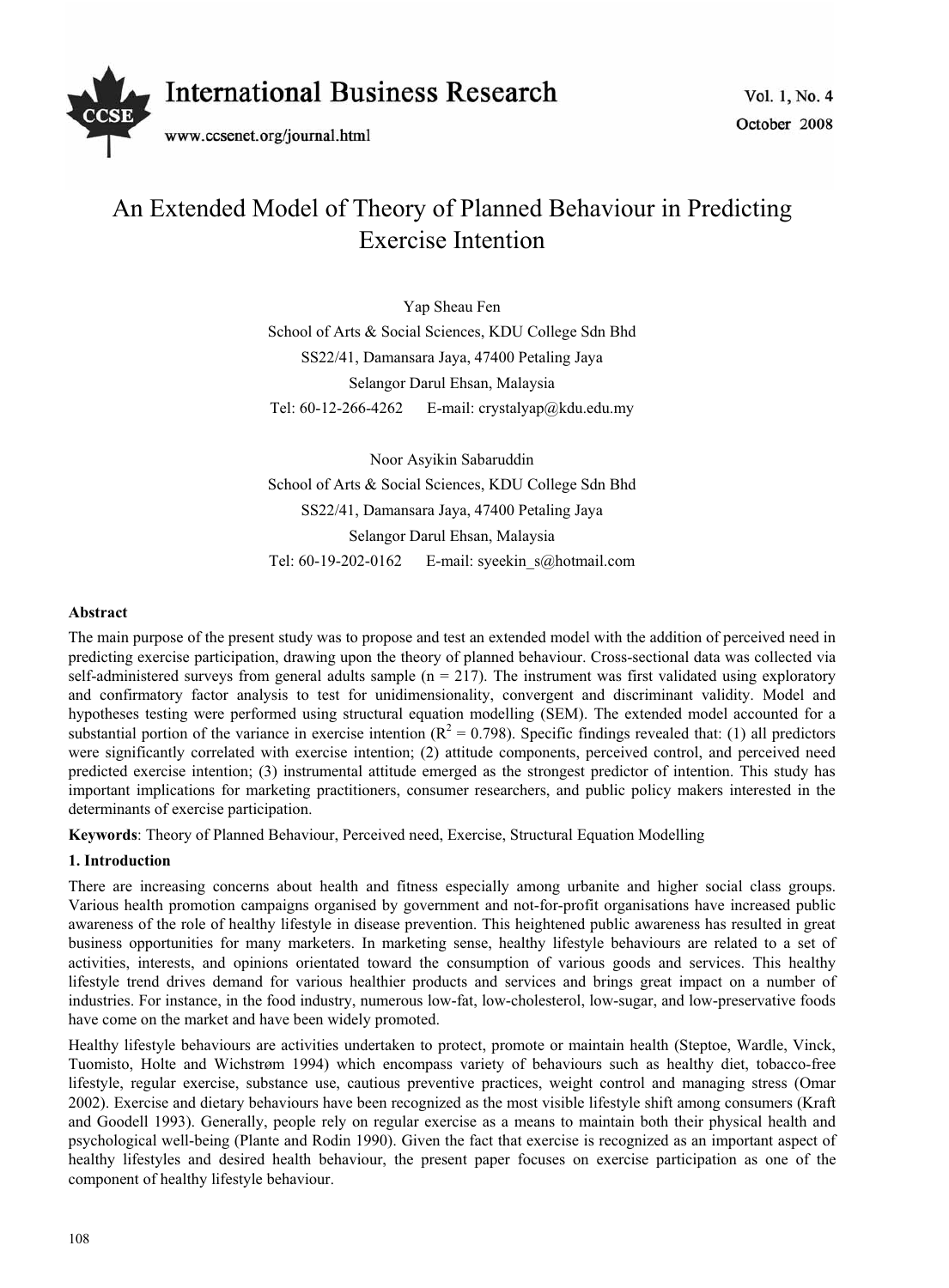The choices made by individual concerning exercise and fitness activities are a form of consumer behaviour. Little research related to exercise and fitness has been found in the marketing literature. Hence, this paper attempts to develop and test an extended model that explain and predict exercise intentional behaviour from consumer behaviour perspective based on one of the most established social psychology theories, the Theory of Planned Behaviour (TPB, Ajzen 1988, 1991). The TPB has been widely applied to aid the understanding of a variety of health-related behaviours successfully. It provides a systematic and comprehensive framework which allows the assessment of personal, social and psychological effects on individuals' exercise intention.

The contributions of this paper are fourfold. First, it provides understanding of the determinant of exercise intention from consumer behaviour perspective. Second, the original TPB predictors are modelled as multi-components constructs and extended with the addition of perceived need in predicting exercise intention. Third, the relationships between the social cognitive constructs and exercise intention will be addressed, justified, and empirically tested using SEM technique. Lastly, the result provides empirical support for the predictive ability of the extended TPB model. As well as the academic value, this paper has important implications for marketing practitioners, consumer researchers, and public policy makers interested in the determinants of exercise participation.

## **2. Theoretical Background**

## *2.1 Exercise participation among Malaysians*

Exercise is recognized as an important way to lead a healthy lifestyle. Considerable effort has been put forward to promote exercise among the society as a whole by the Malaysian government agencies and Non-Government Organization (NGOs). Generally, much of the Malaysian population are aware and agree with the benefits of regular physical activity. However, despite all these facts, there are still large percentages of individuals who do not participate in regular exercise. According to the statistic, only 30.9% of Malaysian engages in light and moderate physical activity on regular basis (Ministry of Health 2006), rendering health promotion campaigns ineffective in improving health-related lifestyle behaviours. A study on exercise participation of 4,807 youth in Malaysia revealed the lack of interest in exercise and sports activities participation among youth (Andres 2006). The condition has detrimental effects as the low score for exercise participation indicates the health of youth would be affected in the long run.

Because of the problems associated with a sedentary lifestyle, many researchers in the West have devoted considerable attention in examining the determinants of healthy lifestyle behaviour. However, a review of literature revealed very few studies examining exercise participation in Malaysia. Most of these studies are commercial-like survey or academic research that covers incomprehensive analysis. Therefore, there is a need to develop more comprehensive framework in understanding the determinants of individual exercise participation.

## *2.2 Theory of planned behaviour*

As background to this study, a brief review of the TPB is provided here. The TPB is an extension of the TRA (Fishbein and Ajzen 1975). The TPB extended the TRA by adding the perceived behavioural control (PBC) because the TRA has difficulty in explaining behaviours in which a person does not have volitional control over it. The present study applied TPB instead of TRA to predict exercise behaviour. This is because whether to exercise or not is not entirely under a person's volitional control. There are some control factors that may affect individual's exercise participation such as physical inability, time and money constraint, neighbourhood security, availability of exercise equipments and so on. Hence, it is deemed to be necessary to examine beyond the attitude and subjective norm construct in the TRA but to explore further the control factor that possibly influence individual's exercise participation.

The TPB model posits that intention to perform a given behaviour is the immediate antecedent of that behaviour (Ajzen 2002). Behavioural intention refers to the amount of effort a person exerts to engage in behaviour. It captures the motivation factors necessary to perform a particular behaviour (Courneya, Bobick and Schinke 1999). That is, the more a person intends to carry out the intended behaviour, the more likely he or she would do so (Armitage and Conner 1999). Intention is determined by three conceptually independent variables labelled attitude, subjective norms and PBC. Generally, the more favourable the attitude and subjective norm, and the greater the perceived behaviour al control, the stronger should be the individual's intention to perform a particular behaviour (Ajzen 2002).

According to Ajzen (1991), *attitude* toward behaviour is the person's favourable or unfavourable feeling of performing that behaviour and is determined by behaviour al beliefs about the outcome of the behaviour and evaluation of the outcome. *Subjective norm* refers to the individual's perceptions of social pressure in performing or not performing a given behaviour and is determined by normative beliefs which assess the social pressures on the individual about a particular behaviour. Finally, *PBC* is thought to be a function of control beliefs about the perceived ease or difficulty of carrying out the intended behaviour and may have both direct and indirect effects on behaviour.

# *2.3 The addition of perceived need*

It is observed that many health-related behavioural studies have extended the original TPB model by incorporating additional constructs such as moral norms, social support, past behaviour and personality characteristics. Only very few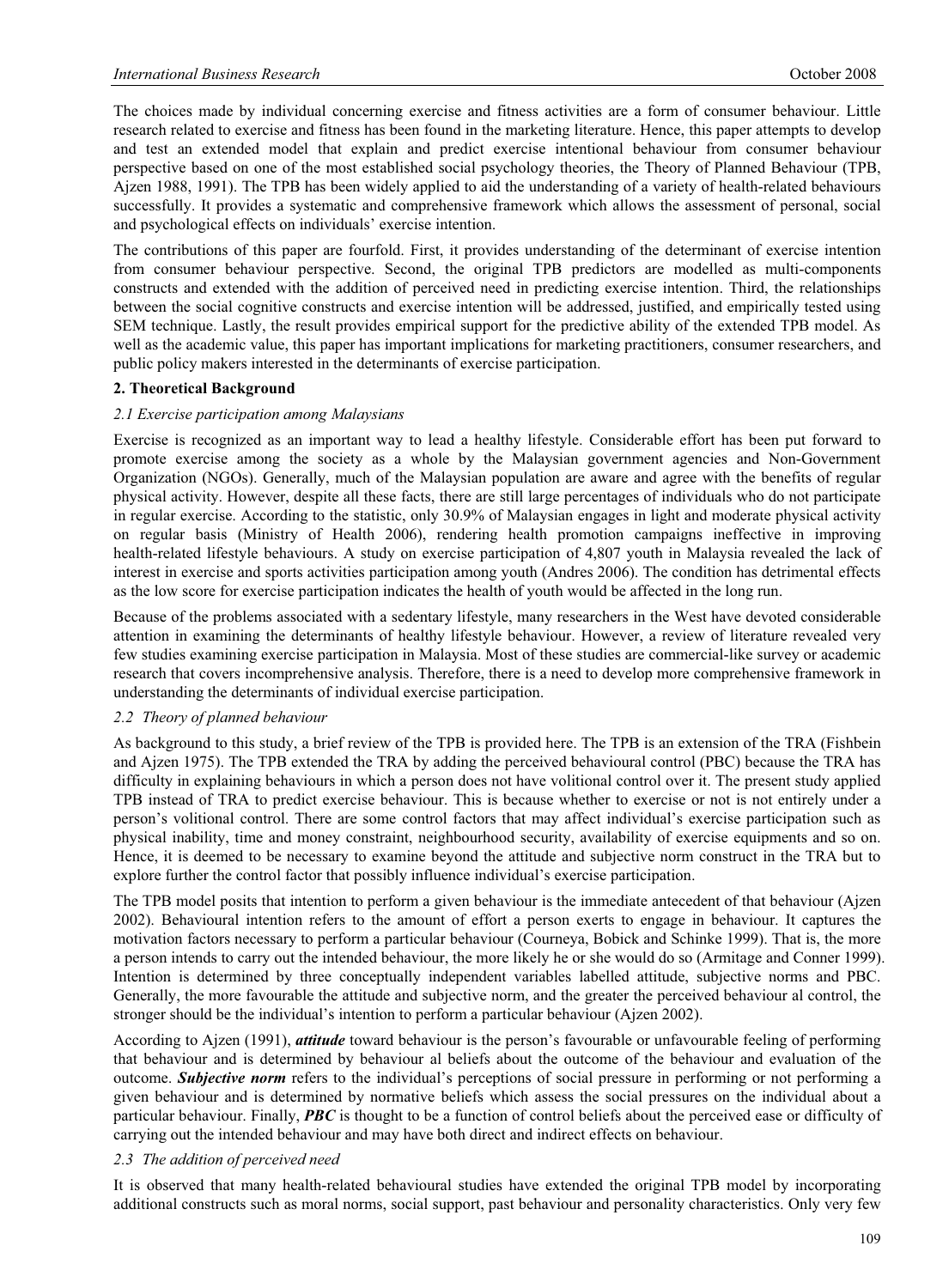researchers have examined perceived need so far. In the health care context, while Van Voorhees, Fogel, Houston, Cooper, Wang and Ford (2006) modelled "low perceived need" for treatment as intention construct based on the TRA model, most of the other studies (e. g. Chisick, Poindexter and York 1998; Rabinowitz, Gross and Feldman 1999; Edlund, Unützer and Curran 2006) focused on examining the demographic and socioeconomic factors that influence individual perceived need. In the food consumption behaviour context, Paisley and Sparks (1998) found expectations of reducing fat intake to be predicted by perceived need independently of the other variables in their extended TPB model.

In agreement with Paisley and Sparks's (1998) argument that perceived need is distinct from other TPB constructs, Povey, Conner, Sparks, James and Shepherd (2000) examined the discriminant validity of perceived need and other TPB predictors as well as investigating the extent to which perceived need could predict dietary behaviours independently of other TPB variables. However, this was only an exploratory study using single-item measurement for perceived need. Povey, et al. (2000) concluded that there is a need to further examine the discriminant validity between perceived need and the attitude components before any arguments concerning inclusion of this component can be fully supported. Hence, the distinction between attitude and perceived need should be addressed before perceived need is included in the present study.

# **3. Research Model and Hypotheses**

The TPB model is a flexible model that opens to the inclusion of additional variables (Ajzen 1991) with aim to increase the proportion of the explained variance and to allow generalisation to other research context. This study incorporates perceived need into the extended TPB model in examining exercise intention. The three TPB constructs are originally and traditionally measured as single concepts (Ajzen 1991). Later, Ajzen (2002) suggests that TPB constructs should comprise of two specific components (e.g. affective attitude and instrumental attitude) and acknowledges the conceptual distinction between these components. Several recent empirical studies (i.e. Rhodes and Courneya 2003b; Hagger and Chatzisarantis 2005; Rhodes, Blanchard and Matheson 2006) support the discriminant validity of these components. Since the present paper attempts to identify the specific TPB components that predict exercise intention, a disaggregated structure of correlated multiple components (Rhodes and Blanchard 2006) is deemed more appropriate. Figure 1 illustrates a research model investigating exercise intention, as constructed based on TPB.

# *3.1 The effect of attitude components on exercise intention*

An individual's attitude towards performing a particular behaviour is likely to be positive if that person perceives that there are positive outcomes resulting from the behaviour. Using a deductive logic, favourable attitude is likely to increase a person's intention to participate in a given behaviour. A review of literature shown that attitude has been consistently correlated positively with intention and a good predictor of intention. Most studies in the physical activity and / or exercise domain have reported strong relationships between the attitude construct and behavioural intention (e.g. Norman, Conner and Bell 2000; Rhodes, Jones and Courneya 2002; Symons Downs and Hausenblas 2003; Brickell, Chatzisarantis and Pretty 2006; Rhodes, Macdonald and McKay 2006; Everson, Daley and Ussher 2007).

Considering the prediction of behavioural intentions, attitude has been demonstrated to be a significant predictor of various behavioural intentions. For instance, Hagger, Anderson, Kyriakaki, and Darkings (2007) demonstrated that attitude significantly predicted intentions for exercise, dieting and binge drinking behaviour. Many other studies in the exercise domain found attitude to be significant predictor of exercise intention and emerged as the stronger predictor compared to subjective norm and PBC. A positive relationship between affective and instrumental attitude and intentions to exercise is thus expected. Also, the affective attitude and instrumental attitude are both expected to be significant predictors of exercise intention.

**H1**: Instrumental Attitude will be positively and significantly correlated with and predictive of Exercise Intention

**H2**: Affective Attitude will be positively and significantly correlated with and predictive of Exercise Intention

## *3.2 The effect of subjective norm components on exercise intention*

Most empirical studies revealed a positive relationship between subjective norm components and intended behaviour. A positive relationship between subjective norm components and intentions to exercise is thus expected. However, there are mixed results produced in the literature regarding the predictive ability of subjective norm. While there are many empirical studies support that subjective norm predicted behavioural intention, there were also studies that found subjective norms did not significantly contribute to the prediction of exercise (Rhodes, Blanchard and Matheson 2006). This paper aims to confirm these contradicting findings.

Given the importance of peer influence and family support, exercise participation is also a matter of socialization and social support. The influence significant others have on exercise intention is important and should not be overlooked. The TPB holds that subjective norms predict a person's intention to perform a particular behaviour. Therefore, it is expected that the more one perceives that significant others favour one's participation in exercise activities (i.e. the greater the influence of injunctive norm) and the exercise participation typically performed by significant others (i.e. the greater the influence of descriptive norm), the more likely one will intend to exercise. Hence, it is hypothesised that: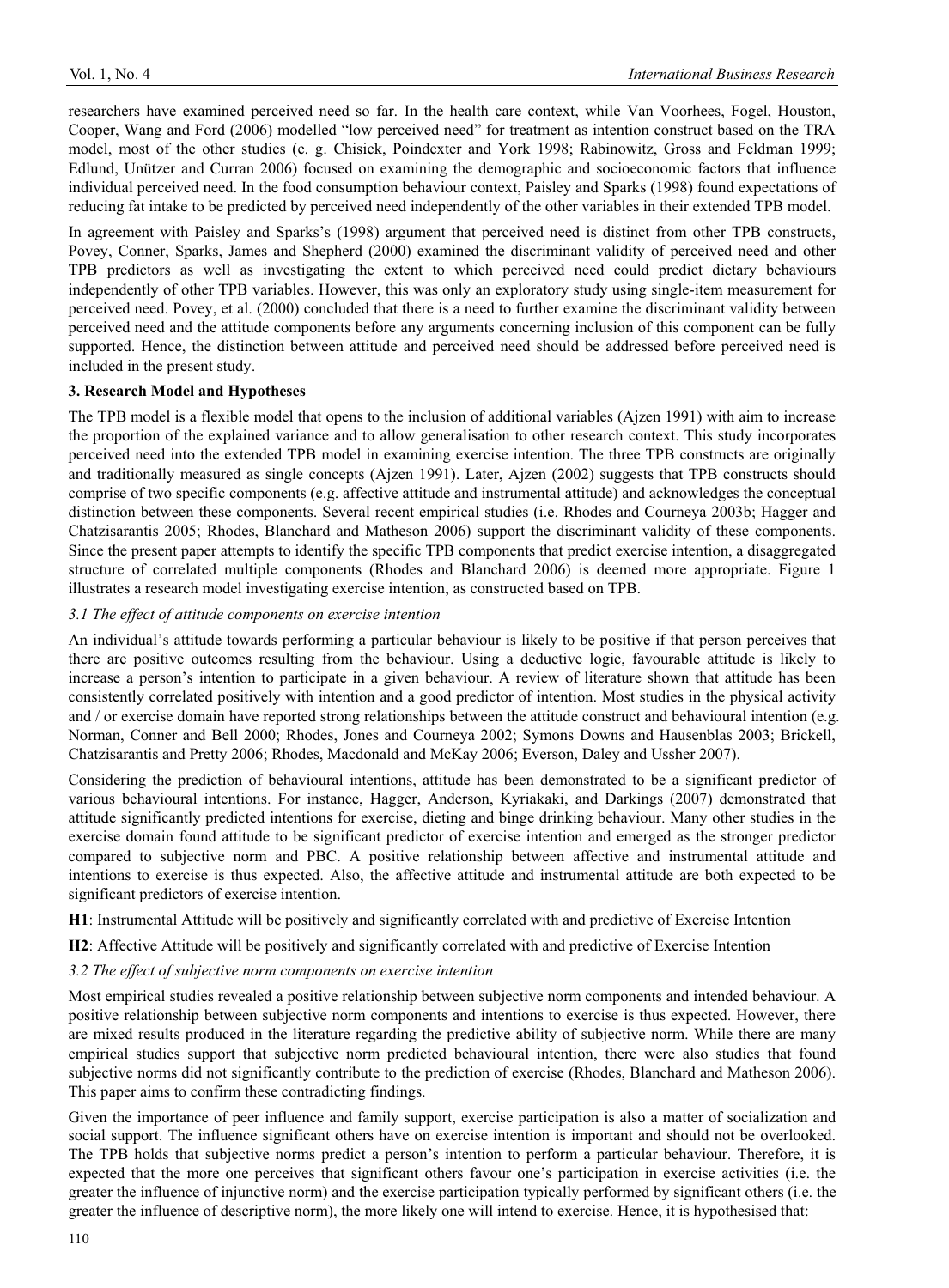**H3**: Injunctive Norm will be positively and significantly correlated with and predictive of Exercise Intention

**H4**: Descriptive Norm will be positively and significantly correlated with and predictive of Exercise Intention

# *3.3 The effect of subjective norm components on exercise intention*

The third social cognitive determinant is PBC, conceptualized in the present paper as an individual's perception of the amount of control (i.e. perceived controllability) one has in terms of the anticipated impediments and obstacles as well as one's perceived capabilities and confidence (i.e. perceived self-efficacy) to participate in exercise activities during leisure time. Ajzen (1991) predicts that PBC influences a person's intention to perform a given behaviour. Using a deductive logic, an individual's behavioural intention tend to increase when there is increase in that person's confidence level and perceptions of the amount of control he or she has over that particular behaviour. There is a good deal of evidence to show that PBC has an association with behavioural intention and was found to improve the prediction of intention in a variety of contexts. Hence, it was hypothesised that:

**H5**: Self-efficacy will be positively and significantly correlated with and predictive of Exercise Intention

**H6**: Perceived Controllability will be positively and significantly correlated with and predictive of Exercise Intention

Despite the importance of perceived need construct, it has been a largely neglected concept in the public policy makers and health-related marketers' strategic considerations. It is evident by the fact that there has been only limited research examining perceived need and this has focused on health care and food consumption. Given the potential significance of perceived need construct in healthcare system management, there is a need to better ascertain the nature of its relationship with exercise intentions. The role of perceived need within the TPB is extended to exercise domain in the present paper. The link between perceived need and exercise intention is expected to hold based on the work of Povey, et al. (2000). It is hypothesized that:

**H7**: Perceived Need will be positively and significantly correlated with and predictive of Exercise Intention

# **4. Research Method**

To examine the effects of perceived need and TPB on an individual's intention to exercise, a cross-sectional survey was employed to test the research model. The research instrument, sampling, and data collection method are designed as below.

## *4.1 Instrument development and pre-test*

Regarding instrument construction, all items were adapted from previously published work with necessary wording changes. Specifically, items measuring attitude and PBC components were adapted from Hagger and Chatzisarantis (2005) and Rhodes and Courneya (2003a), whereas items measuring subjective norm components were taken from Rhodes, Blanchard and Matheson (2006). Measurements of exercise intention were derived from Hagger and Chatzisarantis (2005) and Rhodes, Blanchard, Matheson and Coble (2006). Items assessing perceived need were adapted from Payne, Jones and Harris (2004). All items were assessed on 7-point Likert-type scales range from "strongly disagree" to "strongly agree". The background information used to describe the subjects inclusive of gender, age, ethnicity, religion, marital status, level of education, income, and occupation. The questionnaires were pre-tested to ensure clarity and ease of comprehension. Respondents were asked to evaluate the clarity of the wording, ease of comprehension, the level of language in terms of sensitivity, as well as length, format, and instructions for overall survey in order to minimize ambiguities and communication errors. After an explicit discussion with the respondents, several correction and modifications were made in terms of the wording, presentation and structure of the questionnaire.

## *4.2 Sample and data collection*

Data were collected from the subjects using personally administered questionnaires. A verbal consent was obtained from the participant prior to distributing the questionnaire. All participants were informed the study was on voluntary basis, and that information provided will be kept confidential. A small souvenir was offered to participants in order to encourage more participation. The exercise of data collection was conducted both during weekdays and weekends. Exercise is an urban phenomenon; it is thus justifiable for the present study to be conducted in the Klang Valley areas since it is the largest urban centre in Malaysia. Participants for the present study were general adult (18 to 65 years of age) recruited through informal contact. To provide an adequate level of confidence in this study, a sample size of 300 respondents was targeted. Of 600 questionnaires sent out, 232 responses were returned for a response rate of 38.7%. Of these returns, only 217 completed questionnaires were usable for the data analyses. The descriptive characteristics of the respondents are shown in Table 1.

## **5. Results and Discussions**

The structural equation modelling (SEM) was used for model and hypotheses testing following the two-stage approach suggested by Anderson and Gerbing (1982) using AMOS version 7.0. First, a measurement model was created and subject to a series of validity checks. These measurement model validity assessments included fit indices and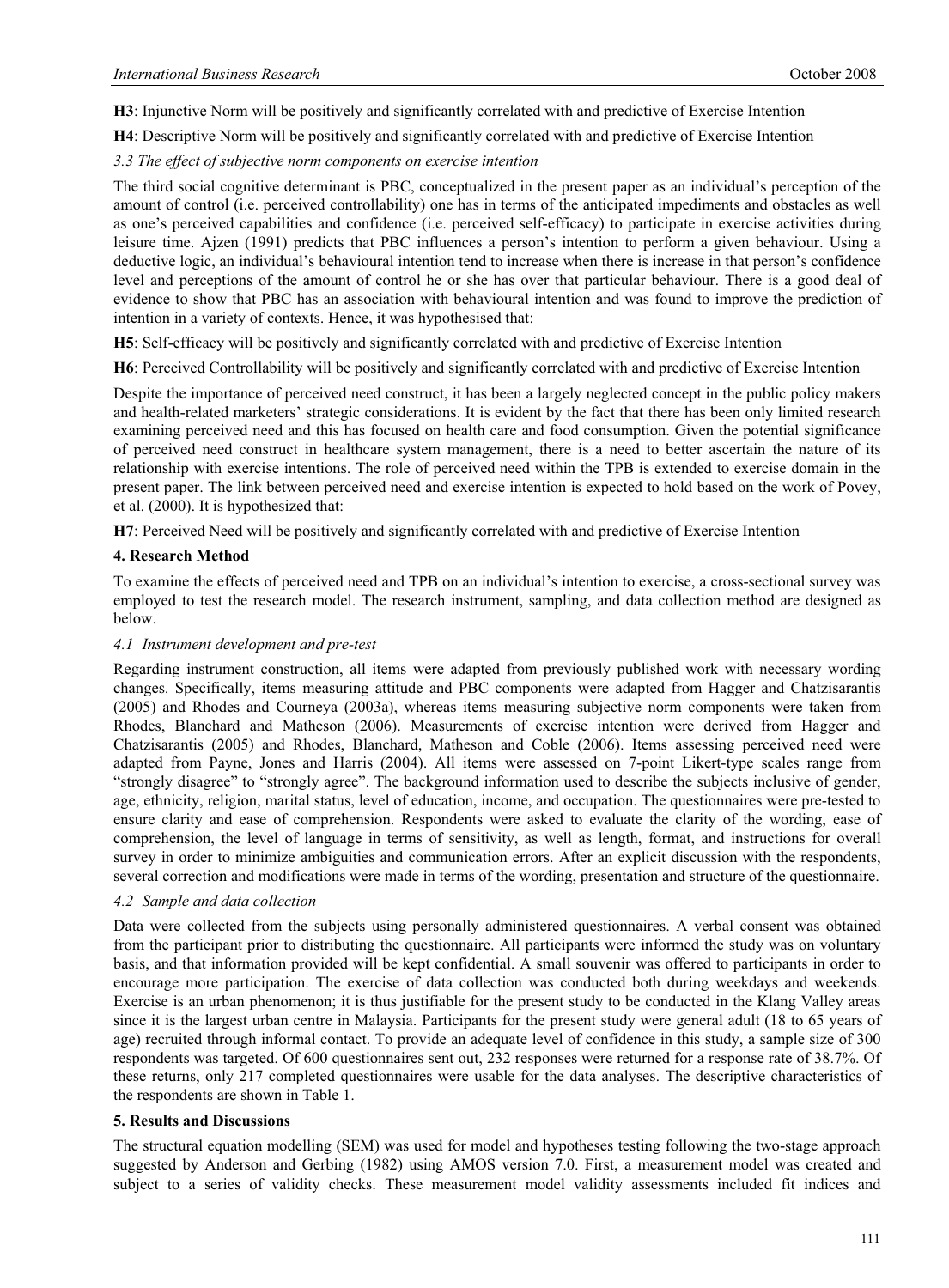unidimensionality assessment, convergent validity, discriminant validity, and construct reliability test. Second, upon establishing the model fit, the significance, direction, and size of each structural parameter were estimated.

# *5.1 Exploratory measurement results*

# 5.1.1 Corrected item-total correlations

The corrected item-total correlation analyses were conducted for each construct. Table 2 shows the corrected item-total correlation scores, which ranged from 0.497 to 0.869, with the exception of one of the injunctive norm items (IN2). Based on the traditional cut-off value of 0.50 for evaluating corrected item-total correlation (Lu, Lai and Cheng 2007), IN2 (0.331) was dropped from further analyses.

# 5.1.2 Exploratory factor analysis

The dimensions of the scale were examined by factor analysing the items using the principal components analysis with Varimax rotation method. As shown in Table 3, two items representing affective attitude (i.e. AA5 and AA6) that loaded on Factor 6 were dropped from subsequent analysis. Unexpectedly, all items for perceived control and self-efficacy were loaded in Factor 1. The results indicated that the construct of PBC should be measured as single concept as originally stated by Ajzen (1991). The self-efficacy construct was removed from subsequent analysis as its factor loadings were relatively lower compared to perceived control. The factor analysis results further reinforce the notion that two components existed in attitude and subjective norm constructs, however, this did not apply to PBC. Indeed, this result is consistent with Rhodes and colleagues' recent research finding that self-efficacy items do not measure Ajzen's (1991) PBC construct as well as do controllability items. For model testing and analysis, attitude and subjective norm are modelled as two distinct components whilst perceived control is retained as single construct.

# 5.1.3 Coefficient alpha and reliability

The Cronbach's alpha value for each measure is shown in Table 4. The alpha value for each construct was well above the recommended value of 0.70, which is considered satisfactory for basic research (Nunnally 1978). However, there are several limitations associated with the use of Cronbach's alpha, including the fact that the alpha value is inflated as the larger number of items included in a scale (Sekaran 2000). Additionally, satisfactory Cronbach's alpha value does not indicate unidimensionality of a particular scale (Gerbing and Anderson 1988). Hence, confirmatory factor analysis is employed for the assessment of unidimensionality.

# *5.2 Structural equation modelling*

The model fit was assessed by Chi-square and Normed  $\chi^2$ /df value, coupled with other model fit indices like Comparative Fit Index (CFI), Tucker-Lewis Index (TLI), and Root Mean Square Error of Approximation (RMSEA). The recommended cut off value for the goodness of fit indices was based on Hu and Bentler's (1999) recommendation.

# 5.2.1 Confirmatory factor analysis (CFA)

The present study adopts a two-step approach proposed by Anderson and Gerbing (1988). This approach is strongly preferred because structural analyses are often unreliable if the measurement model is of low reliability and validity (Hair, Black, Babin, Anderson and Tatham 2006). Based on data collected from 217 samples, the measurement model was first revised and confirmed using confirmatory factor analysis. Internal consistency, convergent validity, and discriminant validity were performed to ensure data validity and reliability. Then, the structural model that best fitted the data was identified followed by hypotheses testing.

## 5.2.2 Assessment of the fit and unidimensionality of the model

A measurement model should be assessed for goodness-of-fit. The literature suggests that, an acceptable ratio for  $\chi^2/df$ value should be less than 3.0 (Hair, et al 2006). Following common practice, acceptable model fit is indicated by value greater than .90 for CFI, TLI and a value of less than 0.08 for RMSEA. However, a cut-off value close to .95 for TLI, CFI; and a cut-off value close to .06 for RMSEA are needed to support that there is a relatively good fit between the hypothesised model and the observed data (Hu and Bentler 1999). Although the initial measurement model ( $\chi^2$  = 965.615,  $\chi^2/df = 1.791$ , TLI = 0.903, CFI = 0.912, RMSEA = 0.061) yields an acceptable model fit, some modification was made to determine a model that better fit the data. A total of five indicators were eliminated based on modification indices. It is worth noting that the model fit was improved using a conservative strategy, that is, none of the error terms was allowed to covary. Further, the freeing of cross-loadings was also not allowed since the existence of significant cross-loading indicated lack of construct validity (Hair et al. 2006). The revised measurement model fit the data well ( $\chi^2$  = 600.147,  $\chi^2$ /df = 1.563, TLI = 0.937, CFI = 0.945, RMSEA = 0.051).

## 5.2.3 Convergent validity

To assess convergent validity, the standardised factor loading should be significantly linked to the latent construct and have at least loading estimate of 0.5 and ideally exceed 0.7 (Hair et al. 2006). The CFA results (see Table 5) indicated that each factor loadings of the reflective indicators were statistically significant at 0.001 level. In addition, the factor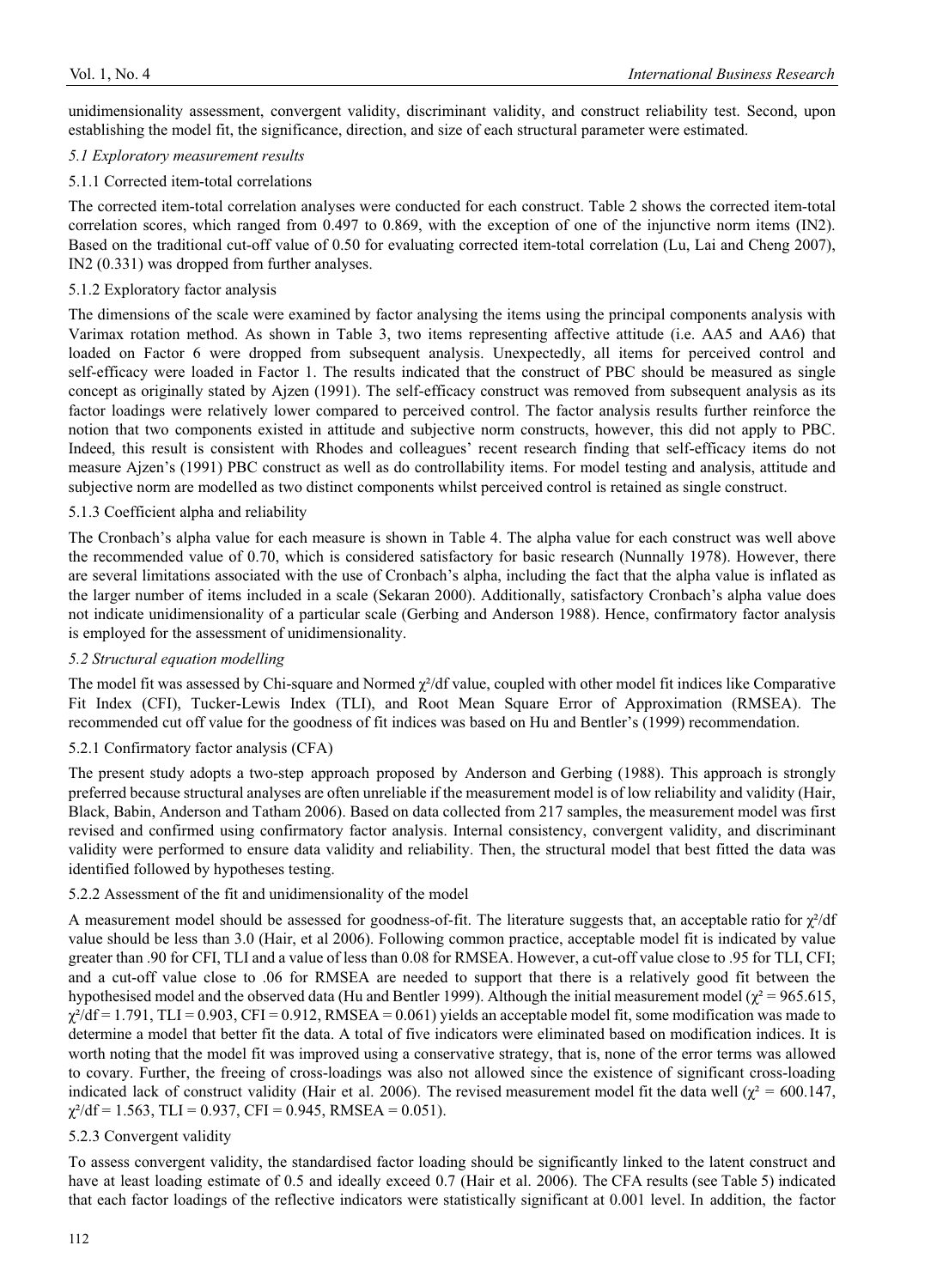loadings ranged from 0.554 to 0.898, and no loading was less than the recommended level of 0.50. Additionally, two other criteria were assessed to ensure convergent validity: (1) construct reliability should be greater than 0.7 (Nunnally 1978), and (2) variance extracted (VE) for a construct should be larger than 0.5 to suggest adequate convergent validity (Fornell and Larcker, 1981). As shown in Table 6, the reliability of each construct exceeded the 0.70 threshold, showing high internal consistency. Table 6 also shows that the VE of each construct exceeded the cut-off of 0.5. In sum, all constructs of the measurement model demonstrated adequate reliability and convergent validity.

# 5.2.4 Discriminant validity

For examining discriminant validity, chi-square difference between two models: the unconstrained model and the constrained model are compared (Bagozzi and Phillips 1982). In the unconstrained model, the covariance between particular two constructs was freely correlated. However, the covariance of a certain two construct was fixed to 1.0 in the constrained model. Two constructs are claimed as having well discriminant validity if the  $\chi^2$  difference between the two models is significant. A series of chi-square difference tests were then conducted and the results are shown in Table 7. The results indicated that all  $\chi^2$  difference test were significant at p = .001. The chi-square value for unconstrained measurement model was significantly lower than any constrained models with the possible pair of constructs. In sum, the findings revealed good discriminant validity for all constructs. Clearly, the present result confirms the distinction between attitude components and perceived need. Hence, it further supports the inclusion of perceived need into the current model.

## 5.2.5 Structural model results

The hypothesized structural model was tested using SEM. Each indicator was connected to its theoretical domain in a reflective manner. The structural model included: (a) paths from the TPB components and perceived need to exercise intention; and (b) correlations among the TPB predictors. The structural model was assessed through three main steps. First, the theoretical model should meet the goodness-of-fit to the empirical data satisfactorily based on the same set of fit indexes applied in assessing measurement model. Second, the direction, significance and magnitude of the path corresponding to each hypothesis of the theoretical model were examined. Finally, the squared multiple correlations were examined to determine the proportion of variance that was explained by the exogenous constructs in the theoretical model.

The structural model (see figure 2) demonstrated satisfactory model fit ( $\chi^2$  = 630.993,  $\chi^2$ /df = 1.622, TLI = 0.931, CFI = 0.938, RMSEA = 0.054) and was used for hypothesis testing. Although the chi-square was significant as expected due to large sample size, the TLI and CFI index were substantially above the preferred .90 threshold. The absolute fit measure of RMSEA was also below the recommended cut-off of 0.06 to be indicative of good model fit (Hu and Bentler 1999). It was reported that 79.8% of the variance associated with exercise intention was accounted for by its six predictors.

## 5.2.6 Results of hypothesis testing

An examination of the correlation results revealed that all constructs in the present study were positively correlated with each other as hypothesised. The path coefficients and their significance levels for each link are shown in Table 8. All the paths are significant except the links between the subjective norm components and exercise intention. Although injunctive norm  $(r = .523)$  and descriptive norm  $(r = .282)$  had significant bivariate correlation with exercise intention, they had no significant direct effects on exercise intention. Instrumental attitude  $(\beta = .461, p < 0.001)$  emerged to be the most important predictor of exercise intention follow by affective attitude ( $\beta = .377$ ,  $p \le 0.001$ ). Perceived control ( $\beta$ )  $= .170$ , p <.01) and perceived need ( $\beta = .163$ , p <.001) was found to have relatively small effect on exercise intention. Of six hypotheses tested, two hypotheses (H3 and H4) were not supported.

## 5.2.7 Effect on intention

Overall, the multi-components TPB constructs predicted exercise intention quite well with the exception for the subjective norm components. This is consistent with the finding of Godin and Shephard (1985) that subjective norm failed to contribute reliably to the prediction of physical activity intention. Rhodes and Courneya (2003b) also found neither study using two different sampling identified significant effects on exercise intention for both injunctive and descriptive norm. Similarly, several empirical studies have also demonstrated that subjective norm has consistently exhibited either non-significant or of small significant magnitude when it comes to the prediction of exercise intention (Rhodes, Jones and Courneya 2002; Saunders, Motl, Dowda, Dishman and Pate 2004).

Among all TPB constructs, the attitude components were found to have the strongest effect on exercise intention. In many studies using Ajzen's theory of planned behaviour, attitude has consistently produced the strongest effect on behavioural intention (Ajzen 1991). The results make theoretical sense because instrumental attitude refers to perceived benefit associated with performing exercise activities, and affective attitude reflecting one's feelings (e.g. enjoyment, pleasure, and satisfaction) towards exercising. The more favourable one's attitude (be it instrumental or affective) towards exercising, the greater likelihood of that person to engage in exercise behaviour.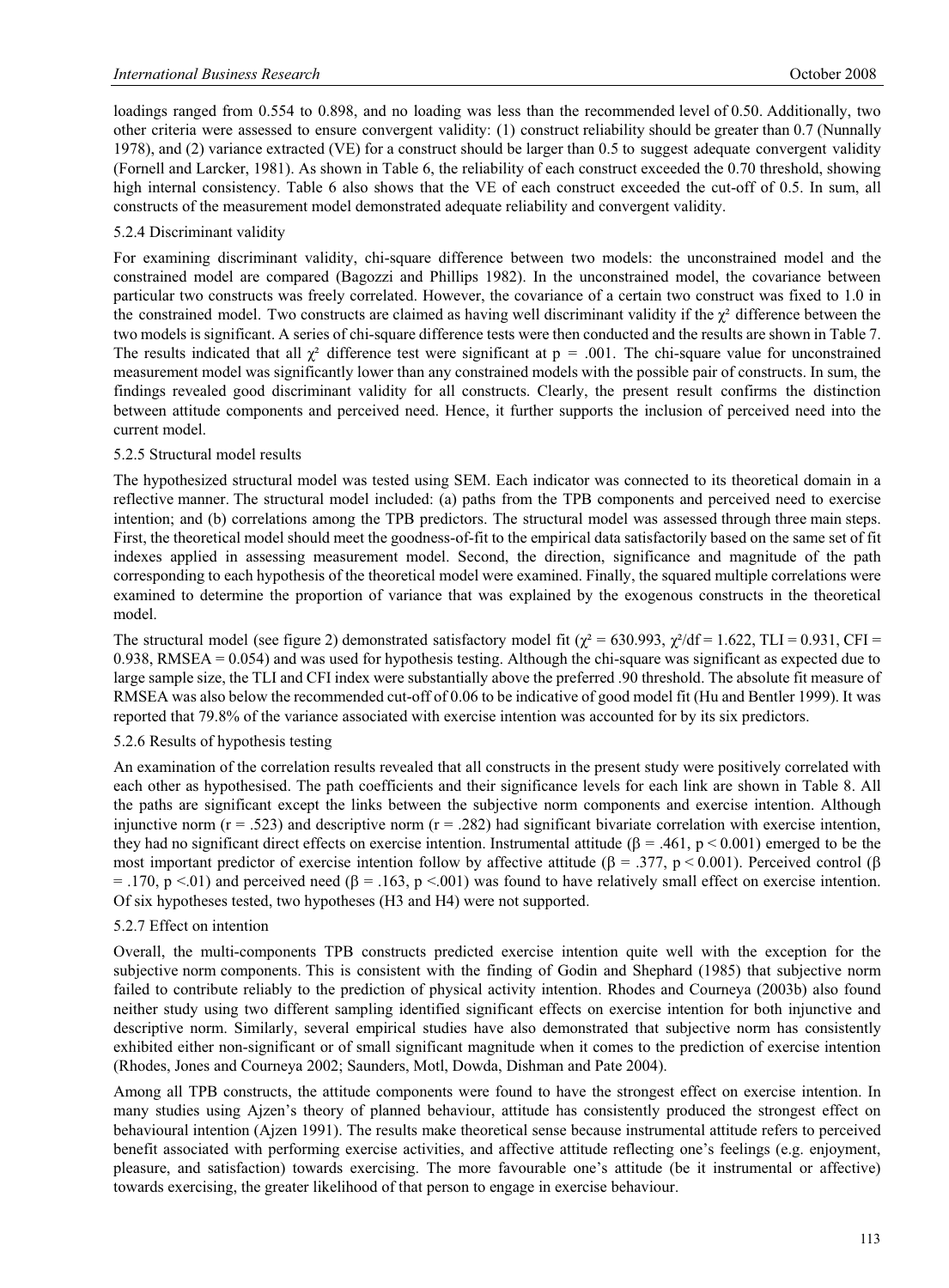The result indicated that greater perception of control tended to lead to greater likelihood of exercise participation. This finding makes theoretical sense as a person is less likely to exercise if he or she perceives to have less control over the performance of exercise activities (Sheeran, Trafimow and Armitage 2003). Meta-analytic reviews conducted by Godin and Kok (1996) and Armitage and Conner (2001) have supported the positive link between perceived control and behavioural intention. Brickell, Chatzisarantis and Pretty's (2006) study attempted to examine the utility of the TPB in exercise domain also found the control factor made a significant contribution to the prediction of exercise intention. Lastly, consistent with the finding of Povey, et al. (2000), the role of perceived need in predicting exercise intention is supported in the present study.

# **6. Conclusion and Implications**

Greater understanding of factors that lead to exercise behaviour is invaluable in the planning and implementation of effective strategies and interventions seeking to increase general public exercise participation. The empirical findings of the present paper offer several implications for consumer researchers. First, the discriminant validity between perceived need and attitude components is supported and hence the assessment of the role of perceived need in predicting other healthy lifestyle behaviour is warranted. Second, the poor performance of subjective components may partly due to lack of clarity in the conceptualisation and measurement of the construct. For instance, specific source of reference, types of social influence and the nature of influence were not stated clearly (Saunders, et al. 2004). Third, the PBC construct is the most controversial TPB predictor; researchers have failed to reach consensus about the definition of control factor. The present finding suggests that PBC should be measured as single control concept as originally stated by Ajzen (1991).

The present paper also offers substantial insights to marketing practitioners and public policy maker interested in persuading general population to adopt healthier lifestyle. The present paper has identified attitude, perception of individual control and perceived need to be important factors when addressing marketing strategies tactics. For instance, fitness centre operators should employ a multifaceted approach that take into account such factors in marketing planning and execution in order to maintain customer loyalty in the long term. In view of the rising advertising and promotion costs, effectively tailored messages that aim at promoting exercise could help in optimising limited budgets and resources. Attitude toward exercise participation was clearly contributed the most to the prediction of intention to exercise in the present study. The practical implication here is that interventions strategies targeting attitude would certainly improve individual exercise intentions and subsequent behaviour. Lastly, perceived opportunities and resources available do play a role in influencing a person's decision to change their behavioural intention. For instance, perceived price (i.e. membership fees) and availability (i.e. convenience) may be potential impediment to join fitness clubs. Further research into the factors underlying the perception of control would certainly be beneficial to marketers and public policy makers.

This study has several limitations. First, the link between intention-actual behaviour as delineated in the TPB model was not addressed. The assessment of actual exercise behaviour could enhance the validity of the study, but such attempt requires longitudinal study which is often difficult and costly to conduct. Second, the investigation of antecedents of attitudes, subjective norm and perceived control as delineated in the TPB model would have provided more precise information that is important to the development of a marketing and health promotion strategy. Third, samples for the present study were drawn from metropolitan areas. However, there might be social and behavioural differences between rural and urban dweller. Fourth, exercise is not a sufficient measure of healthy lifestyle behaviour.

Future research should include the measure of actual exercise behaviour and exploring the antecedents of attitude, subjective norm, and perceived control so that more in-depth insights could be obtained in understanding these TPB measures. Since there might be difference in terms of social and behavioural aspects between rural and urban dweller, future research should also replicate the study to other states in Malaysia. Further, the attempt to investigate other consumer healthy lifestyle behaviours such as healthy eating, tobacco-free lifestyle, substance use, health preventive practices, and weight control is necessary to explore more comprehensive aspect of healthy lifestyle. Lastly, it is recommended that, in addition to replicating the study so as to confirm the findings in other settings, future research should explore the nature and extent of the impact of other possible variables on exercise behaviour such as environmental factor.

## **References**

Ajzen, I. (1991). The Theory of Planned Behavior. *Organizational Behavior and Human Decision Processes*, 50 (2), 179-212.

Ajzen, I. (2002). Perceived Behavioral Control, Self-Efficacy, Locus of Control, and the Theory of Planned Behavior. *Journal of Applied Social Psychology*, 32 (4), 665-683.

Anderson, J. C. & Gerbing, D. W. (1982). Some Methods for Respecifying Measurement Models to Obtain Unidimensional Construct Measures. *Journal of Marketing Research*, 19, 453-460.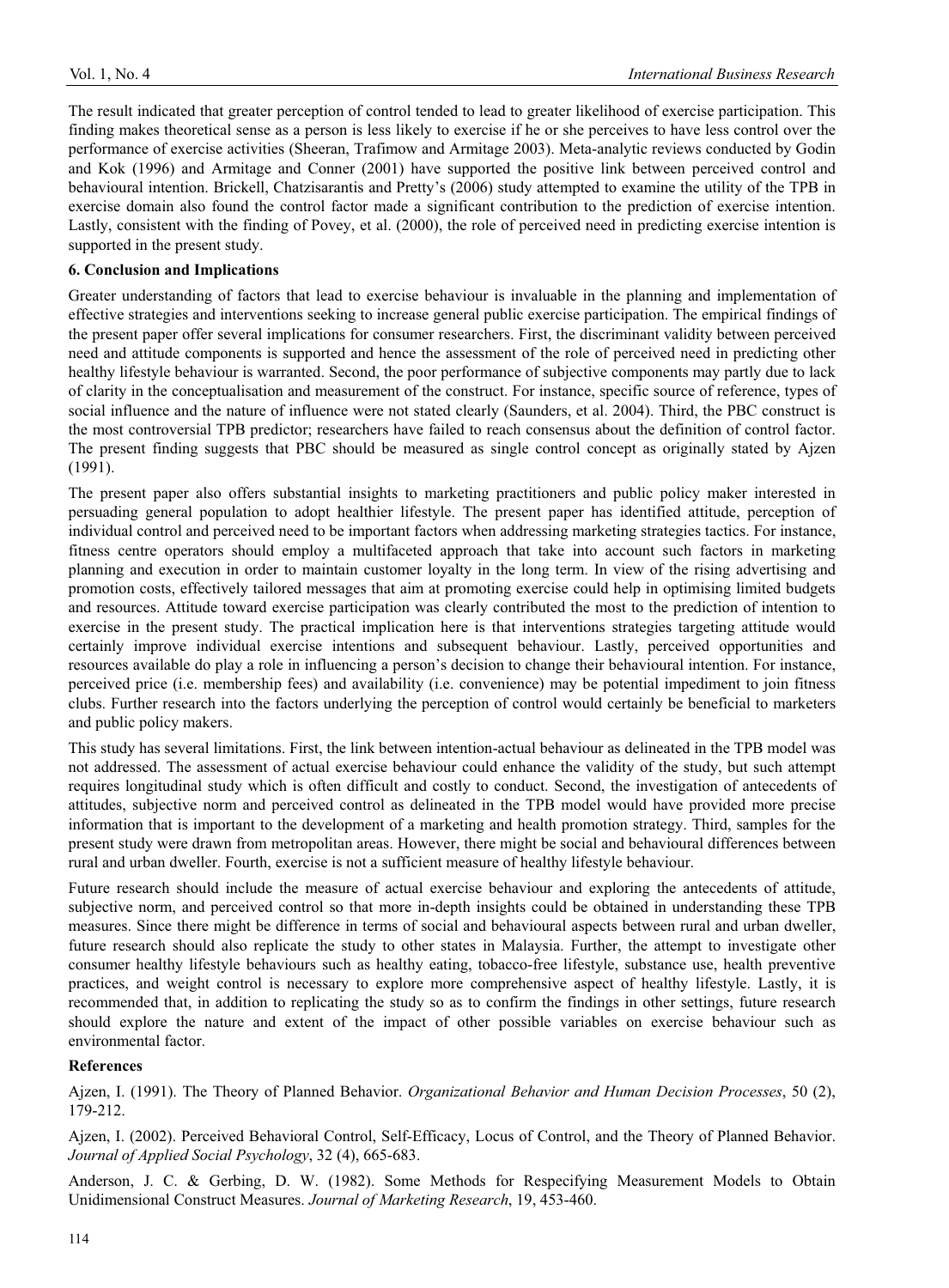Anderson, J. C. & Gerbing, D. W. (1988). Structural Equation Modeling in Practice: A Review and Recommend Two-step Approach. *Psychological Bulletin*, 103, 411-423.

Andres, L. (2006). Exercise? Not Us, Say Youth. *New Straits Times*, October 10, p. 17.

Armitage, C. J. & Conner, M. (1999). The Theory of Planned Behavior: Assessment of Predictive Validity and Perceived Control. *The British Journal of Social Psychology*, 38, 35-54.

Armitage, C. J. & Conner, M. (2001). Efficacy of the Theory of Planned Behavior: A Meta-Analytic Review. *The British Journal of Social Psychology*, 40, 471-499.

Bagozzi, R. P. & Phillips, L. W. (1982). Representing and Testing Organizational Theories: A Holistic Construal. *Administrative Science Quarterly*, 27 (3) (September), 459-489.

Brickell, T. A., Chatzisarantis, N. L. D. & Pretty, G. M. (2006). Using Past Behavior and Spontaneous Implementation Intentions to Enhance the Utility of the Theory of Planned Behavior in Predicting Exercise. *British Journal of Health Psychology*, 11, 249-262.

Chisick, M. C., Poindexter, F. R. & York, A. K. (1998). Factors Influencing Perceived Need for Dental Care by United States Military Recruits. *Clinical Oral Invest***,** 2, 47-51.

Courneya, K. S., Bobick, T. M. & Schinke, R. J. (1999). Does the Theory of Planned Behavior Mediate the Relation between Personality and Exercise Behavior. *Basic and Applied Social Psychology*, 21 (4), 317-324.

Edlund, M. J., Unützer, J. & Curran, G. M. (2006). Perceived Need for Alcohol, Drug, and Mental Health Treatment. *Social Psychiatry Psychiatric Epidemiology*, 41, 480-487.

Everson, E. S., Daley, A. J. & Ussher, M. (2007). Brief Report: The Theory of Planned Behaviour Applied to Physical Activity In Young People Who Smoke. *Journal of Adolescence.* [online] Retrieved January 3, 2007.

Fishbein, M. & Ajzen, I. (1975). *Belief, Attitude, Intentions and Behavior: An Introduction to Theory and Research.*  Addison-Wesley, Reading, MA.

Fornell, C. & Larcker, D. F. (1981). Evaluating Structural Equations with Unobservable Variables and Measurement Error. *Journal of Marketing Research*, 18 (Feb), 39-50.

Gerbing, D. W. & Anderson, J. C. (1988). An Updated Paradigm for Scale Development Incorporating Unidimensionality and its Assessment. *Journal of Marketing Research,* 25*,* 186-192.

Godin, G., & Kok, G. (1996). The Theory of Planned Behavior: A Review of Its Applications to Health-related Behaviors. *American Journal of Health Promotion,* 11 (2) (November/December), 87-98 .

Godin, G., & Shephard, R. J. (1985). A Simple Method to Assess Exercise Behavior in the Community. *Canadian Journal of Applied Sport Sciences*, 10, 141-146.

Hagger, M. S. & Chatzisarantis, N. L. D. (2005). First-and Higher-order Models of Attitude, Normative Influence, and Perceived Behavioural Control in the Theory of Planned Behaviour. *British Journal of Social Psychology*, 44, 513-535.

Hagger, M. S. Anderson, M., Kyriakaki, M., & Darkings, S. (2007). Aspects of Identity and Their Influence on Intentional Behavior: Comparing Effects for Three Health Behaviors. *Personality and Individual Differences***,** 42, 355-367.

Hair, J. F., Black, W. C., Babin, B. J., Anderson, R. E. & Tatham, R. L. (2006). *Multivariate Data Analysis*. 6<sup>th</sup> edition. New Jersey: Prentice Hall.

Hu, L., & Bentler, P. M. (1999). Cutoff Criteria for Fit Indexes in Covariance Structure Analysis: Conventional Criteria Versus New Alternatives. *Structural Equation Modeling*, 6, 1-55.

Kraft, F. B., & Goodell, P. W. (1993). Identifying the Health Conscious Consumer. *Journal of Health Care Marketing*, 13 (3), 18-25.

Lu, C. S., Lai, K. H., Cheng, T. C. E. (2007). Application of Structural Equation Modeling to Evaluate the Intention of Shippers to Use Internet Services in Liner Shipping. *European Journal of Operational Research*, 180, 845-867.

Norman, P., Conner, M. & Bell, R. (2000). The Theory of Planned Behavior and Exercise: Evidence for the Moderating Role of Past Behavior. *British Journal of Health Psychology*, 5, 249-261.

Nunnally, J. C. (1978), *Psychometric Theory*, 2nd edition, New York: McGraw-Hill.

Omar, Z. A. (2002). Diet, Physical Exercise and Health: Are We Doing Enough?. *NCD Malaysia*, 1 (3), 2-3.

Payne, N., Jones, F. & Harris, P. R. (2004). The Role of Perceived Need within the Theory of Planned Behavior: A Comparison of Exercise and Healthy Eating. *British Journal of Health Psychology*, 9, 489-504.

Plante, T. G. & Rodin, J. (1990). Physical Fitness and Enhanced Psychological Health. *Current Psychology*, 9 (1).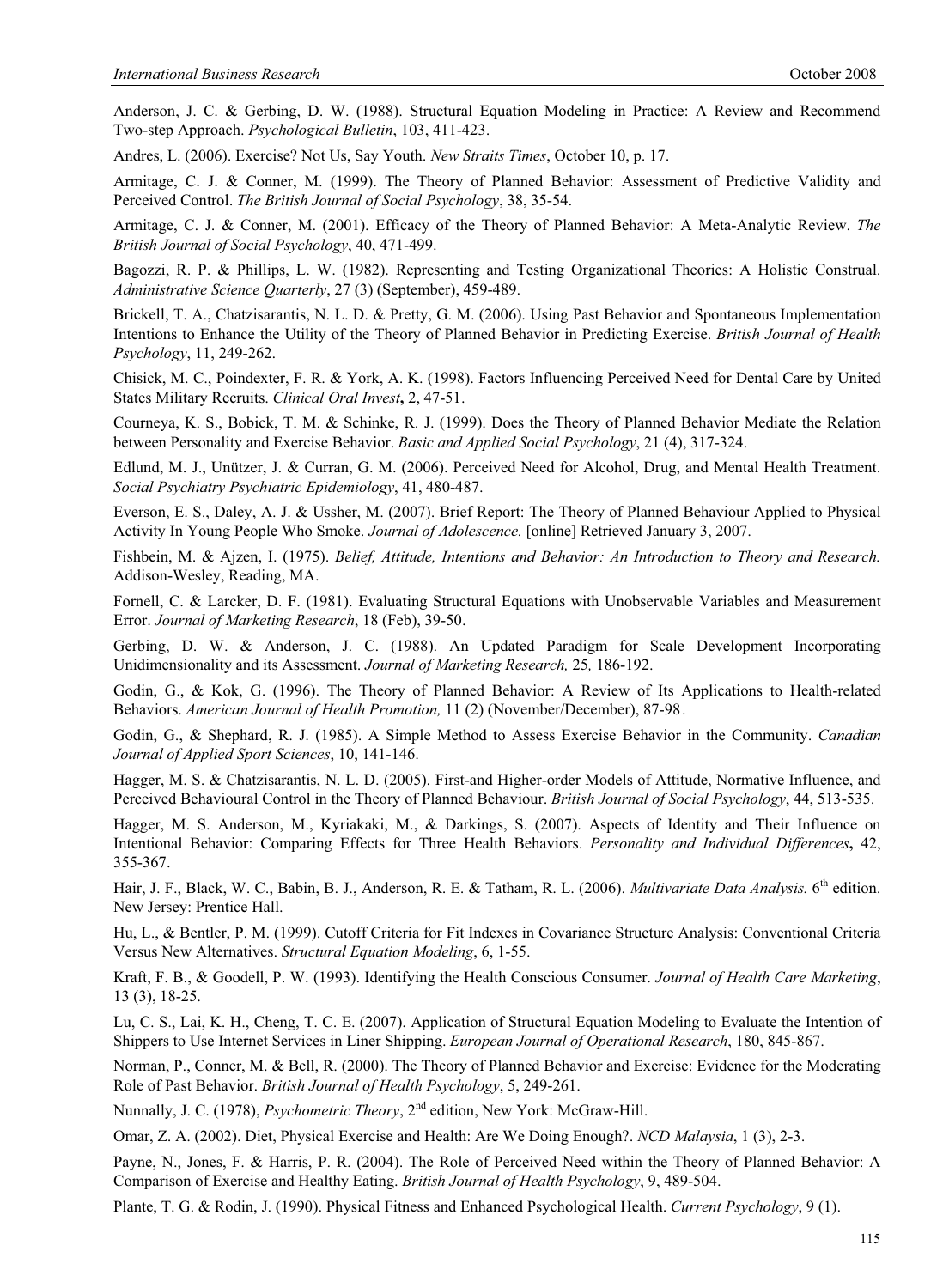Povey, R., Conner, M., Sparks, P., James, R. & Shepherd, R. (2000). Application of the Theory of Planned Behavior to Two Dietary Behaviors: Roles of Perceived Control and Self-efficacy. *British Journal of Health Psychology*, 5, 121-130.

Rabinowitz, J., Gross, R. & Feldman, D. (1999). Correlates of A Perceived Need for Mental Health Assistance and Differences Between Those Who Do and Do not Seek Help. *Social Psychiatry Psychiatric Epidemiology*, 34, 141-146

Rhodes, R. E. & Courneya, K. S. (2003a). Relationships between Personality, An Extended Theory of Planned Behaviour Model and Exercise Behaviour. *British Journal of Health Psychology*, 8, 19-36.

Rhodes, R. E. & Courneya, K. S. (2003b). Investigating Multiple Components of Attitude, Subjective Norm, and Perceived Control: An Examination of the Theory of Planned Behavior in the Exercise Domain. *British Journal of Social Psychology*, 42, 129-146.

Rhodes, R. E. & Blanchard, C. M. (2006). Conceptual Categories or Operational Constructs? Evaluating Higher Order Theory of Planned Behavior Structures in the Exercise Domain. *Behavioral Medicine*, 31 (4) (Winter), 141-150.

Rhodes, R. E., Blanchard, C. M. & Matheson, D. H. (2006). A Multicomponent Model of the Theory of Planned Behavior. *British Journal of Health Psychology*, 11, 119-137.

Rhodes, R. E., Blanchard, C. M. Matheson, D. H. & Coble, J. (2006). Disentangling Motivation, Intention, and Planning in the Physical Activity Domain. *Psychology of Sport and Exercise***,** 7, 15-27.

Rhodes, R. E., Jones, L. W. & Courneya, K. S. (2002). Extending the Theory of Planned Behavior in the Exercise Domain: A Comparison of Social Support and Subjective Norm. *Research Quarterly for Exercise and Sport*, 73 (2), 193-199.

Rhodes, R. E., Macdonald, H. M. & McKay, H. A. (2006). Predicting Physical Activity Intention and Behavior among Children in a Longitudinal Sample. *Social Science & Medicine*, 62 (12), 3146-3156.

Saunders, R. P., Motl, R. W., Dowda, M., Dishman, R. K. & Pate, R. R. (2004). Comparison of Social Variables for Understanding Physical Activity in Adolescent Girls. *American Journal of Health Behavior*, 28 (5), 426-436.

Sekaran, U. (2000). *Research Methods for Business*. 3<sup>rd</sup> edition. John Wiley & Sons.

Sheeran, P., Trafimow, D. & Armitage, C. J. (2003). Predicting Behavior from Perceived Behavioral Control: Tests of the Accuracy Assumption of the Theory of Planned Behavior. *The British Journal of Social Psychology*, 42, 393-410.

Steptoe, A., Wardle, J., Vinck, J., Tuomisto, M., Holte, A. & Wichstrøm, L. (1994). Personality and Attitudinal Correlates of Healthy and Unhealthy Lifestyles in Young Adults. *Psychology and Health*, 9, 331-343.

Symons Downs, D. & Hausenblas, H. A. (2003). Exercising for Two: Examining Pregnant Women's Second Trimester Exercise Intention and Behavior Using the Framework of the Theory of Planned Behavior. *Women's Health Issues*, 13, 222-228.

Van Voorhees, B. W., Fogel, J., Houston, T. K., Cooper, L. A., Wang, N. Y. & Ford, D. E. (2006). Attitudes and Illness Factors Associated with Low Perceived Need for Depression Treatment Among Young Adults. *Social Psychiatry Psychiatric Epidemiology*, 41, 746-754.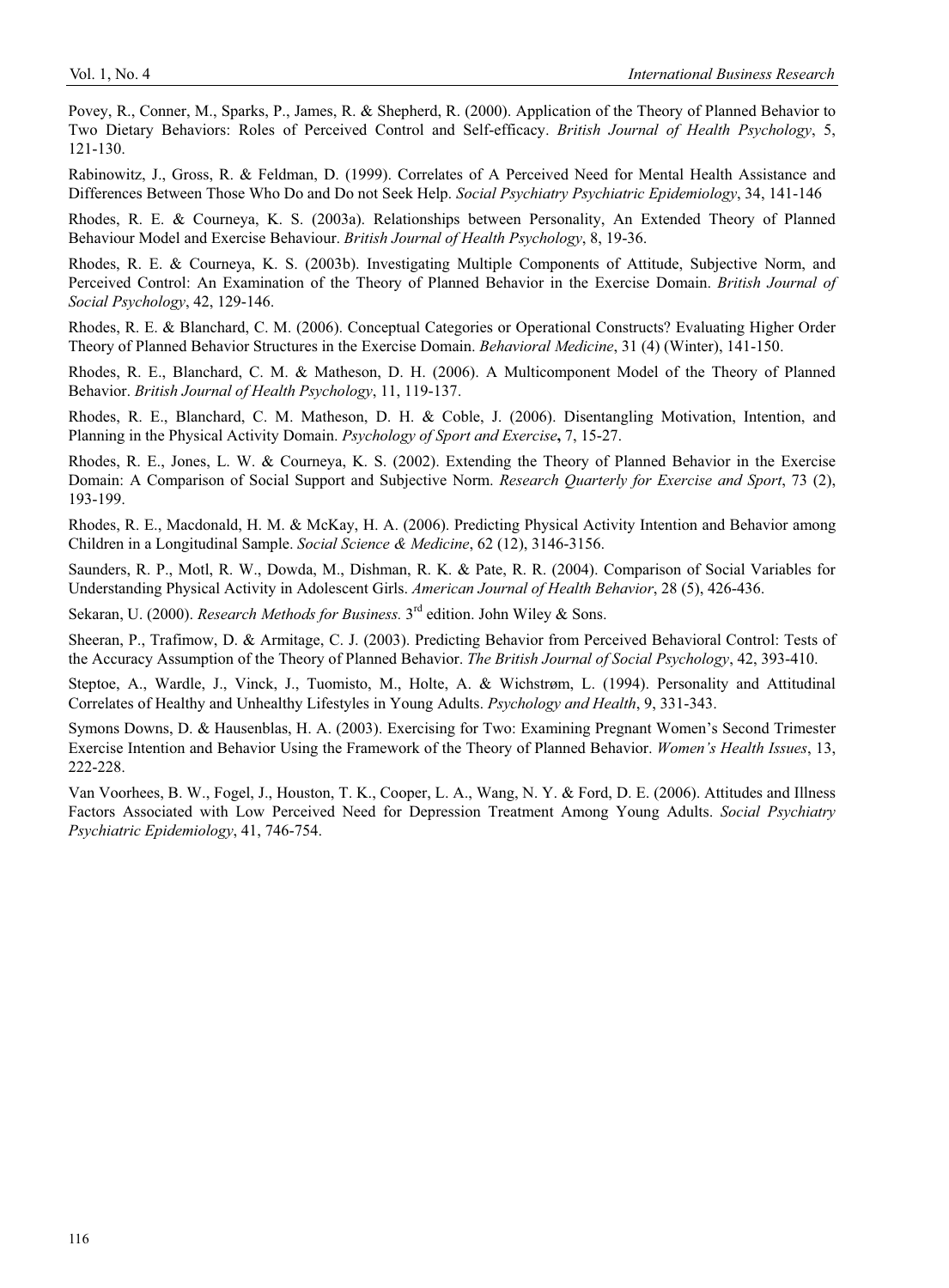|  |  | Table 1. Profile of Respondents |
|--|--|---------------------------------|
|--|--|---------------------------------|

| Demographic Variables  | Description                       | Frequency      | Percentage |
|------------------------|-----------------------------------|----------------|------------|
| Gender                 | Male                              | 113            | 52.1       |
|                        | Female                            | 104            | 47.9       |
| Age                    | Below 20                          | 19             | 8.8        |
|                        | $20 - 29$                         | 99             | 45.6       |
|                        | $30 - 39$                         | 54             | 24.9       |
|                        | $40 - 49$                         | 33             | 15.2       |
|                        | Above 50                          | 12             | 5.5        |
| Race                   | Malay                             | 99             | 45.6       |
|                        | Chinese                           | 74             | 34.1       |
|                        | Indian                            | 44             | 20.3       |
| Religion               | Islam                             | 101            | 46.5       |
|                        | Buddhism/Taoism                   | 50             | 23.0       |
|                        | Hinduism                          | 21             | 9.7        |
|                        | Christianity                      | 41             | 18.9       |
|                        | Others                            | 4              | 1.8        |
| <b>Marital Status</b>  | Single                            | 127            | 58.5       |
|                        | Married without children          | 13             | 6.0        |
|                        | Married with children             | 72             | 33.2       |
|                        | Divorced / Widowed                | 5              | 2.3        |
| <b>Education Level</b> | PMR/SRP/LCE or below              | 8              | 3.7        |
|                        | SPM/SPVM/MCE/O-Level              | 49             | 22.6       |
|                        | STPM/HSC/A-Level                  | 11             | 5.1        |
|                        | College Diploma                   | 44             | 20.3       |
|                        | University or Professional Degree | 105            | 48.4       |
| Income Level           | Below RM1000                      | 20             | 9.2        |
|                        | RM1000 - RM2999                   | 69             | 31.8       |
|                        | RM3000 - RM4999                   | 47             | 21.7       |
|                        | RM5000 - RM6999                   | 16             | 7.4        |
|                        | RM7000 - RM8999                   | $\tau$         | 3.2        |
|                        | Above RM9000                      | $\overline{4}$ | 1.8        |
|                        | Not Applicable                    | 54             | 24.9       |
| Occupation             | Professional/Managerial Position  | 26             | 12.0       |
|                        | Middle Level Manager              | 26             | 12.0       |
|                        | Executive/Technician/Production   | 82             | 37.8       |
|                        | Own Business                      | 13             | 6.0        |
|                        | Student                           | 60             | 27.6       |
|                        | Housewife / Retired or unemployed | $10\,$         | 4.6        |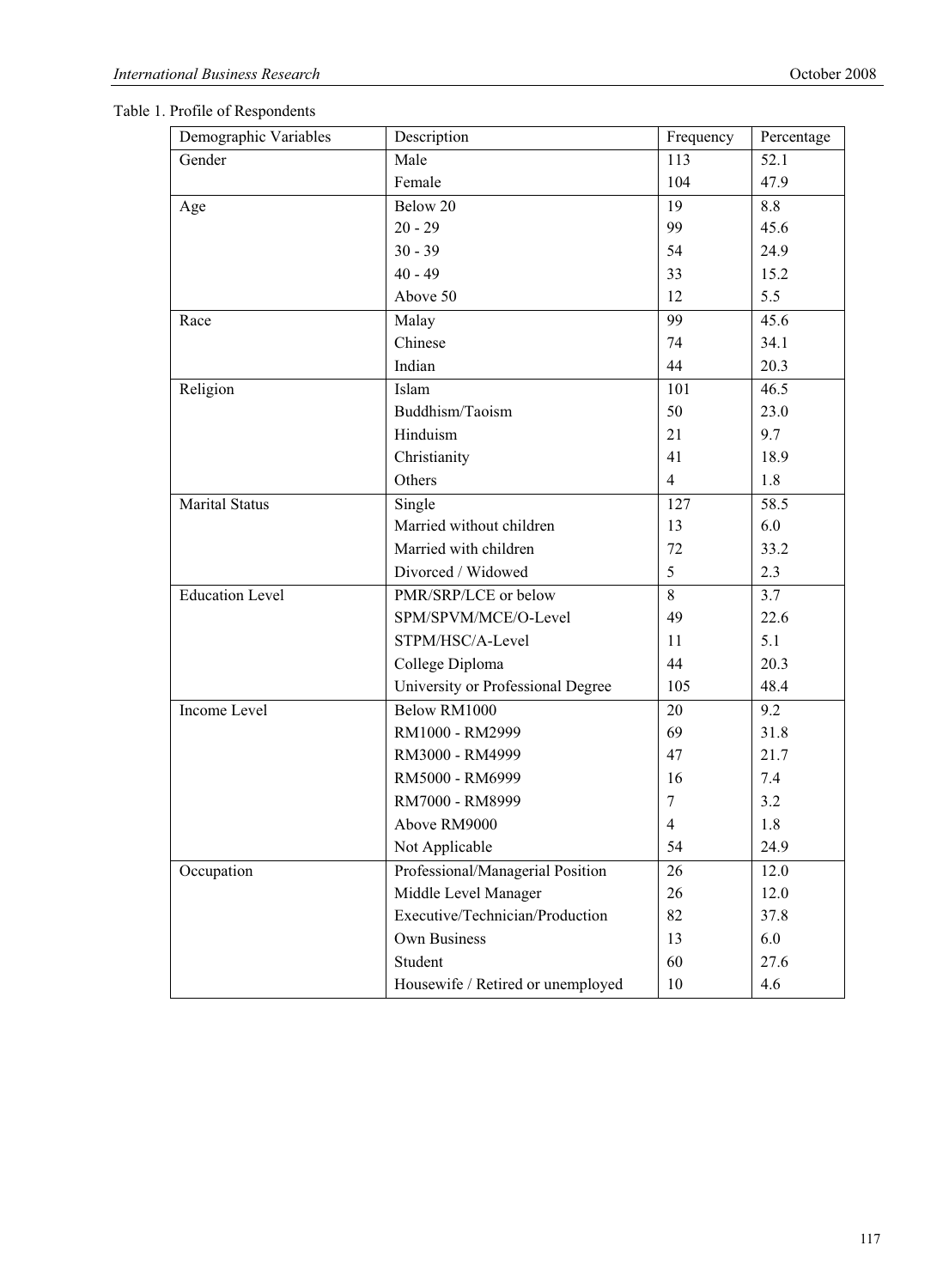| Construct                | Item            | <b>CITC</b> | Construct                 | Item            | <b>CITC</b> |
|--------------------------|-----------------|-------------|---------------------------|-----------------|-------------|
|                          | IA1             | 0.659       |                           | PC1             | 0.729       |
|                          | IA <sub>2</sub> | 0.556       |                           | PC <sub>2</sub> | 0.790       |
| Instrumental<br>Attitude | IA3             | 0.709       | Perceived                 | PC <sub>3</sub> | 0.713       |
|                          | IA4             | 0.578       | Control                   | PC <sub>4</sub> | 0.800       |
|                          | IA5             | 0.654       |                           | PC5             | 0.790       |
|                          | IA <sub>6</sub> | 0.683       |                           | PC <sub>6</sub> | 0.729       |
| Affective<br>Attitude    | AA1             | 0.715       |                           | SE <sub>1</sub> | 0.652       |
|                          | AA2             | 0.671       | Self-efficacy             | SE <sub>2</sub> | 0.592       |
|                          | AA3             | 0.718       |                           | SE <sub>3</sub> | 0.799       |
|                          | AA4             | 0.772       |                           | SE4             | 0.743       |
|                          | AA5             | 0.548       |                           | SE <sub>5</sub> | 0.595       |
|                          | AA6             | 0.515       |                           | I <sub>1</sub>  | 0.739       |
|                          | IN1             | 0.588       |                           | I2              | 0.729       |
|                          | IN2             | 0.331       | Exercise                  | 13              | 0.774       |
| Injunctive Norm          | IN3             | 0.663       | Intention                 | I <sub>4</sub>  | 0.727       |
|                          | IN4             | 0.528       |                           | I <sub>5</sub>  | 0.719       |
|                          | IN5             | 0.652       |                           | <b>I6</b>       | 0.777       |
|                          | DN1             | 0.805       |                           | I7              | 0.636       |
| Descriptive              | DN <sub>2</sub> | 0.836       | Perceived                 | PN1             | 0.497       |
| Norm                     | DN3             | 0.869       | Need                      | PN <sub>2</sub> | 0.735       |
|                          | DN <sub>4</sub> | 0.867       |                           | PN3             | 0.661       |
|                          | DN <sub>5</sub> | 0.774       | Total number of items: 43 |                 |             |
|                          |                 |             |                           |                 |             |

|  |  |  | Table 2. Corrected Item-total Correlations (CITC) |  |
|--|--|--|---------------------------------------------------|--|
|--|--|--|---------------------------------------------------|--|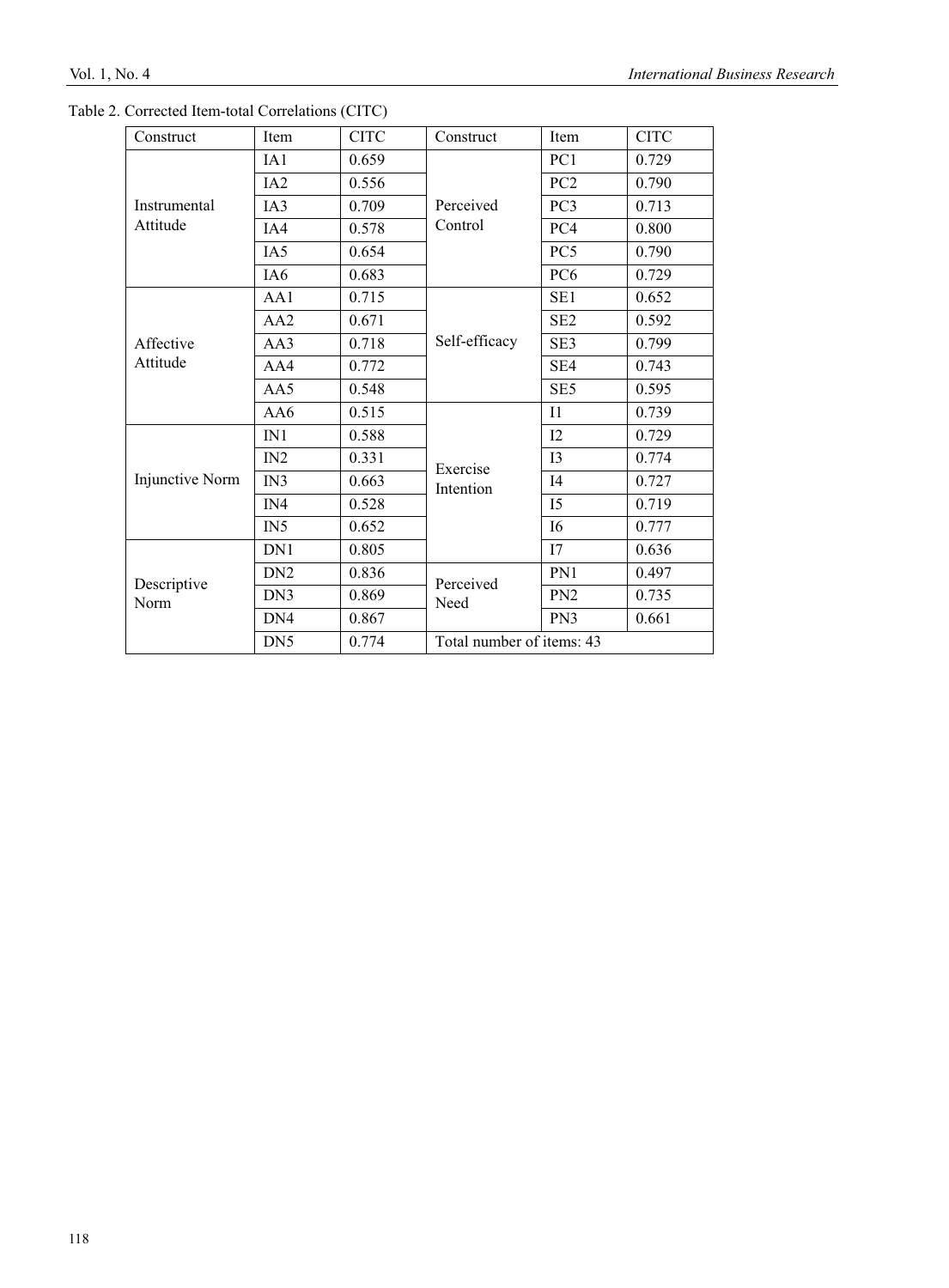Table 3. Rotated Factor Matrix for Social Cognitive Statements

| Items               | Factors |         |         |         |                |                |  |
|---------------------|---------|---------|---------|---------|----------------|----------------|--|
|                     | F1      | F2      | F3      | F4      | F <sub>5</sub> | F <sub>6</sub> |  |
| IA1                 | .175    | .126    | .355    | .652    | .174           | $-.091$        |  |
| IA <sub>2</sub>     | .182    | .010    | .073    | .666    | .019           | .353           |  |
| IA3                 | .236    | .127    | .391    | .651    | .185           | $-.015$        |  |
| IA4                 | .142    | $-.029$ | .011    | .726    | .039           | .366           |  |
| IA5                 | .221    | .173    | .263    | .623    | .261           | .047           |  |
| IA6                 | .308    | $-.038$ | .338    | .646    | .179           | $-.107$        |  |
| AA1                 | .163    | .042    | .762    | .257    | .125           | .160           |  |
| AA2                 | .239    | .156    | .750    | .105    | .031           | .158           |  |
| AA3                 | .192    | .010    | .786    | .236    | .127           | .138           |  |
| AA4                 | .216    | .057    | .807    | .225    | .082           | .175           |  |
| AA5                 | .268    | .088    | .262    | .204    | .094           | .730           |  |
| AA6                 | .103    | .025    | .312    | .100    | .072           | .778           |  |
| $\rm IN1$           | .072    | .126    | .223    | .156    | .708           | $-.017$        |  |
| IN3                 | .125    | .143    | .158    | .234    | .744           | .072           |  |
| IN4                 | .136    | .341    | $-.034$ | $-.035$ | .683           | .096           |  |
| IN5                 | .179    | .071    | .007    | .132    | .806           | .028           |  |
| DN1                 | .169    | .850    | .067    | .096    | .100           | $-.017$        |  |
| DN <sub>2</sub>     | .139    | .856    | .094    | .089    | .224           | $-.009$        |  |
| DN3                 | .163    | .905    | .005    | $-.016$ | .095           | $-.018$        |  |
| DN4                 | .218    | .878    | .064    | .005    | .158           | .007           |  |
| DN <sub>5</sub>     | .238    | .792    | .081    | .093    | .091           | .196           |  |
| PC1                 | .766    | .082    | $-.001$ | .112    | .018           | .207           |  |
| PC <sub>2</sub>     | .807    | .160    | .092    | .099    | .086           | .032           |  |
| PC3                 | .714    | .249    | .254    | .138    | .155           | .031           |  |
| PC4                 | .819    | .192    | .168    | $-.016$ | .084           | $-.013$        |  |
| PC5                 | .650    | .126    | .127    | .233    | .032           | $-.026$        |  |
| PC <sub>6</sub>     | .759    | .070    | $-.003$ | .208    | $-.019$        | .229           |  |
| SE <sub>1</sub>     | .718    | .166    | .125    | .119    | .002           | .226           |  |
| SE <sub>2</sub>     | .616    | .144    | .069    | .191    | .120           | .026           |  |
| SE3                 | .718    | .132    | .296    | .160    | .213           | .083           |  |
| SE <sub>4</sub>     | .605    | .097    | .259    | .170    | .362           | .097           |  |
| SE5                 | .618    | .035    | .243    | .085    | .227           | $-.102$        |  |
| <b>Eigen Values</b> | 11.216  | 3.548   | 2.619   | 1.778   | 1.381          | 1.236          |  |
| Total<br>Variance   | 35.05   | 11.087  | 8.185   | 5.557   | 4.315          | 3.863          |  |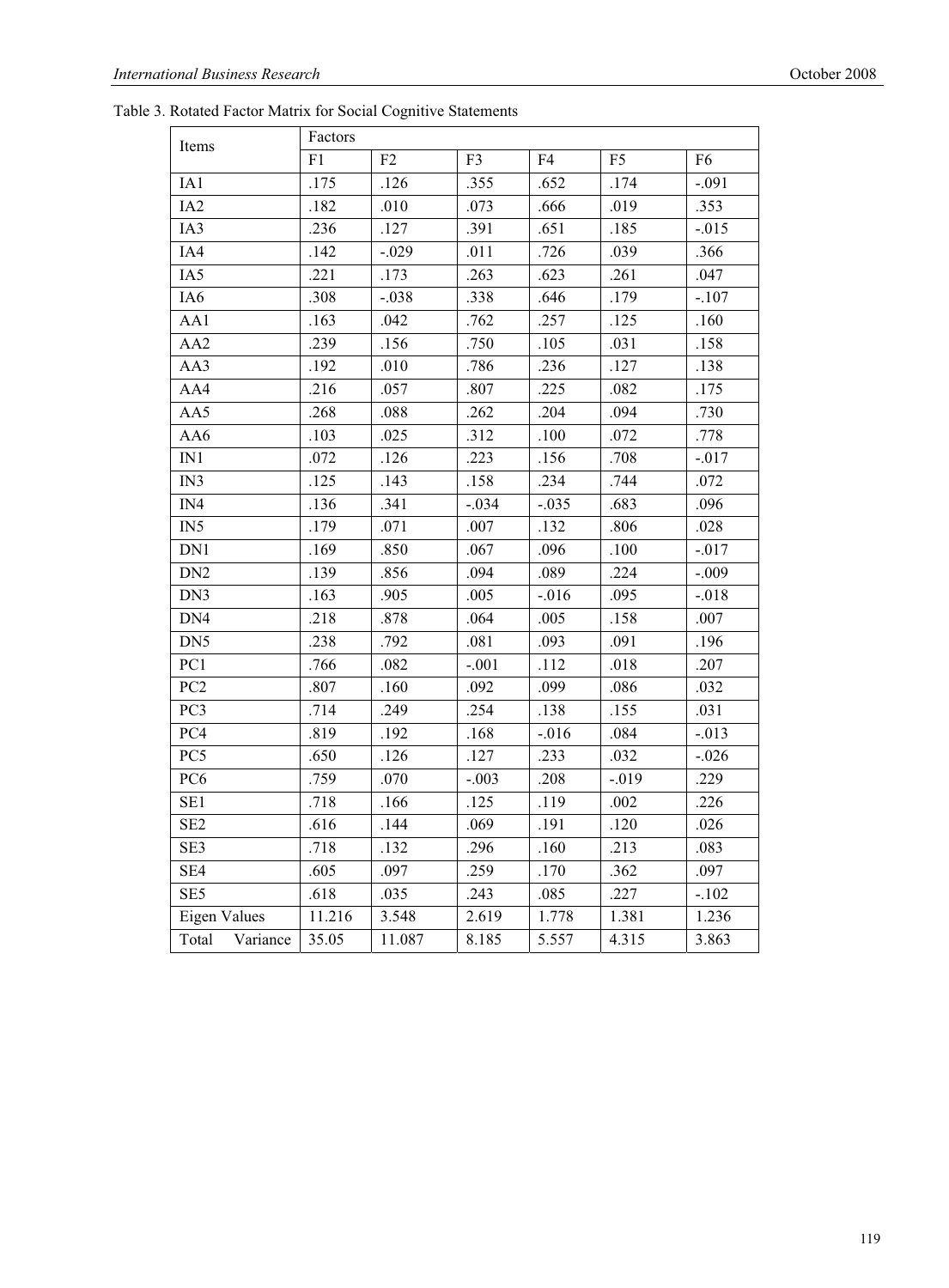#### Table 4. Reliability test

| Construct             | No. of item | Cronbach's Alpha |
|-----------------------|-------------|------------------|
| Instrumental Attitude | $\theta$    | 0.853            |
| Affective Attitude    | 4           | 0.887            |
| Injunctive Norm       | 4           | 0.792            |
| Descriptive Norm      |             | 0.936            |
| Perceived Control     | 6           | 0.901            |
| Exercise Intention    |             | 0.910            |
| Perceived Need        | 2           | 0.783            |

Table 5. Parameter estimates, critical ratios, and item reliability for the revised measurement model

| Latent                | Items            | Unstandardised | Standardised | Standard       | Critical                               | Item        |
|-----------------------|------------------|----------------|--------------|----------------|----------------------------------------|-------------|
| Constructs            |                  | Loading        | Loading      | Error          | Ratio <sup>a</sup>                     | Reliability |
|                       | IA6              | 1.000          | .754         |                | $\overline{\phantom{a}}^{\phantom{a}}$ | .569        |
| Instrumental          | IA5              | 1.022          | .734         | .096           | 10.653                                 | .539        |
| Attitude              | IA4              | .636           | .554         | .081           | 7.882                                  | .306        |
|                       | IA3              | 1.049          | .794         | .091           | 11.579                                 | .630        |
|                       | IA1              | 1.097          | .749         | .101           | 10.885                                 | .561        |
|                       | AA4              | 1.000          | .863         |                |                                        | .744        |
| Affective             | AA3              | .985           | .824         | .066           | 14.821                                 | .678        |
| Attitude              | AA <sub>2</sub>  | .943           | .752         | .073           | 12.917                                 | .566        |
|                       | AA1              | 1.016          | .822         | .069           | 14.776                                 | .676        |
|                       | IN5              | 1.000          | .719         | $\blacksquare$ | $\blacksquare$                         | .517        |
| Injunctive<br>Norm    | IN3              | 1.198          | .854         | .122           | 9.843                                  | .730        |
|                       | $\rm IN1$        | 1.115          | .661         | .129           | 8.624                                  | .436        |
|                       | DN5              | 1.000          | .807         | ä,             | $\overline{a}$                         | .651        |
| Descriptive           | DN4              | 1.240          | .898         | .080           | 15.492                                 | .806        |
| Norm                  | DN <sub>2</sub>  | 1.143          | .884         | .075           | 15.189                                 | .781        |
|                       | DN1              | 1.162          | .825         | .084           | 13.816                                 | .680        |
|                       | PC5              | .840           | .624         | .097           | 8.666                                  | .390        |
| Perceived             | PC4              | 1.149          | .886         | .096           | 12.015                                 | .784        |
| Control               | PC <sub>2</sub>  | 1.210          | .894         | .100           | 12.085                                 | .800        |
|                       | PC1              | 1.000          | .707         |                |                                        | .500        |
|                       | INT7             | 1.000          | .672         | $\Box$         | $\blacksquare$                         | .451        |
|                       | INT <sub>6</sub> | 1.421          | .826         | .131           | 10.866                                 | .683        |
|                       | INT5             | 1.355          | .776         | .132           | 10.297                                 | .602        |
| Exercise<br>Intention | INT4             | 1.351          | .762         | .133           | 10.131                                 | .580        |
|                       | INT3             | 1.341          | .805         | .126           | 10.624                                 | .647        |
|                       | INT <sub>2</sub> | 1.283          | .756         | .128           | 10.064                                 | .572        |
|                       | INT1             | 1.350          | .786         | .130           | 10.408                                 | .617        |
|                       | PN3              | 1.000          | .784         | $\overline{a}$ | $\overline{a}$                         | .614        |
| Perceived<br>Need     | PN <sub>2</sub>  | 1.159          | .896         | .112           | 10.310                                 | .804        |
|                       |                  | .575           | .563         | .072           | 7.977                                  | .317        |

Fit indices:  $\chi^2 = 600.147$ ,  $\chi^2/df = 1.563$ , TLI = 0.937, CFI = 0.945, RMSEA = 0.051

Note: <sup>a</sup> C.R. is the critical ratio obtained by dividing the estimate of the covariance by its standard error. A value exceeding 1.96 represents significance level of 0.05;  $<sup>b</sup>$  some critical ratios were not calculated because loading was set</sup> to 1 to fix construct variance; All item loadings in CFA model were significant at 0.001 level.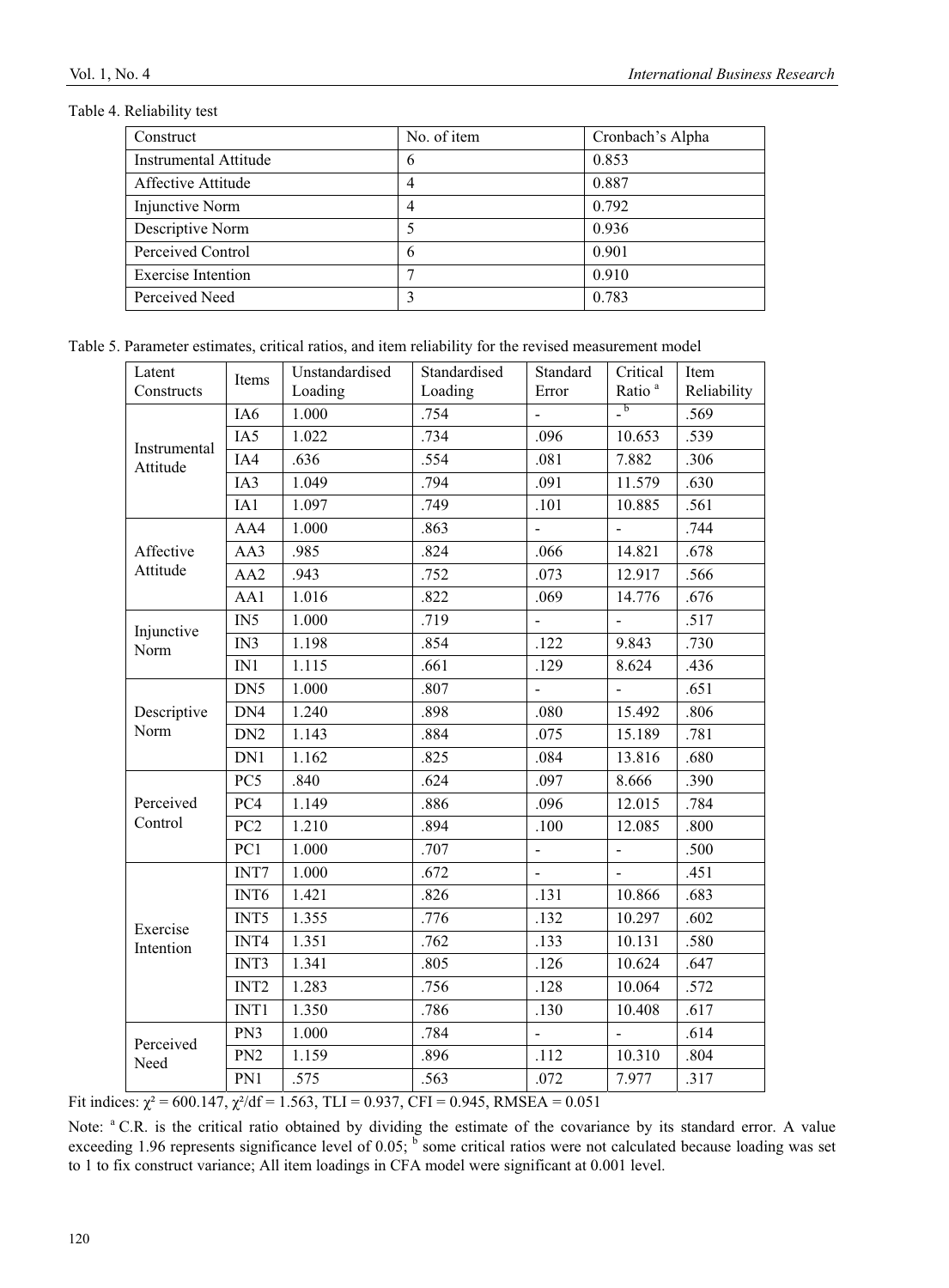Table 6. Confirmatory Factor Analysis for Convergent Validity

| Construct                 | No. of Items   | Item Loading    | Reliability | Variance Extracted |
|---------------------------|----------------|-----------------|-------------|--------------------|
| Instrumental Attitude     | 5              | $0.554 - 0.794$ | 0.843       | 0.521              |
| Affective Attitude        | $\overline{4}$ | $0.752 - 0.863$ | 0.887       | 0.666              |
| Injunctive Norm           | 3              | $0.661 - 0.854$ | 0.774       | 0.561              |
| Descriptive Norm          | 4              | $0.807 - 0.898$ | 0.914       | 0.729              |
| Perceived Control         | 4              | $0.624 - 0.894$ | 0.858       | 0.618              |
| <b>Exercise Intention</b> | ┑              | $0.672 - 0.826$ | 0.910       | 0.593              |
| Perceived Need            | 3              | $0.563 - 0.896$ | 0.783       | 0.578              |

Table 7. Measurement Model Fit: Discriminant Validity

| Links       | Fixed correlation |            |             | Freely estimated correlation |            |            |
|-------------|-------------------|------------|-------------|------------------------------|------------|------------|
|             | d.f.              | Chi square | Correlation | d.f.                         | Chi square | difference |
| $IA - AA$   | 27                | 91.622     | .71         | 26                           | 39.163     | 52.46      |
| $IA - IN$   | 20                | 106.23     | .55         | 19                           | 43.31      | 62.92      |
| $IA - DN$   | 44                | 200.89     | .26         | 43                           | 120.18     | 80.71      |
| $IA-PC$     | 27                | 96.95      | .47         | 26                           | 37.19      | 59.76      |
| $IA - INT$  | 54                | 193.146    | .83         | 53                           | 126.43     | 66.72      |
| $IA - PN$   | 27                | 158.748    | .33         | 26                           | 73.702     | 85.05      |
| $AA - IN$   | 14                | 76.037     | .41         | 13                           | 17.21      | 58.827     |
| $AA$ – $DN$ | 20                | 86.81      | .25         | 19                           | 26.37      | 60.44      |
| $AA-PC$     | 20                | 71.72      | .42         | 19                           | 24.37      | 47.35      |
| $AA - INT$  | 44                | 143.33     | .80         | 43                           | 94.07      | 49.26      |
| $AA - PN$   | 14                | 83.73      | .35         | 13                           | 22.91      | 60.82      |
| $IN$ – $DN$ | 14                | 60.216     | .39         | 13                           | 18.199     | 42.02      |
| $IN-PC$     | 14                | 81.69      | .22         | 13                           | 30.027     | 51.66      |
| $IN - INT$  | 35                | 145.02     | .24         | 34                           | 76.13      | 68.89      |
| $IN - PN$   | 9                 | 78.36      | .20         | 8                            | 19.15      | 59.21      |
| $DN-PC$     | 20                | 68.94      | .36         | 19                           | 36.84      | 32.10      |
| $DN - INT$  | 44                | 163.04     | .16         | 43                           | 83.64      | 79.4       |
| $DN - PN$   | 14                | 76.85      | .12         | 13                           | 11.874     | 64.976     |
| $PC - INT$  | 44                | 142.29     | .27         | 43                           | 84.815     | 57.475     |
| $PC - PN$   | 14                | 80.86      | .13         | 13                           | 13.534     | 67.326     |
| $INT - PN$  | 35                | 150.17     | .22         | 34                           | 77.117     | 73.05      |

Table 8. The Results of Hypotheses Testing

| Paths          | Hypothesised | ß       | <b>SE</b> | Critical ratio | P    | Supported      |
|----------------|--------------|---------|-----------|----------------|------|----------------|
| $H1:IA-INT$    | $\pm$        | .461    | .085      | 4.916          | ***  | Yes            |
| $H2:AA-INT$    | $^{+}$       | .377    | .054      | 4.881          | ***  | Yes            |
| $H3: IN-INT$   | $\pm$        | .054    | .045      | .890           | .373 | No             |
| $H4: DN - INT$ | $^{+}$       | $-.063$ | .030      | $-1.236$       | .216 | N <sub>0</sub> |
| H6: PC – INT   | $\pm$        | .170    | .037      | 2.996          | .003 | Yes            |
| $H7: PN - INT$ |              | .163    | .033      | 3.542          | ***  | Yes            |

Note:  $\beta$  = standardised regression weight; SE = standard error; Hypothesis 5 was not tested as self-efficacy was dropped from further analysis based on exploratory factor analyses